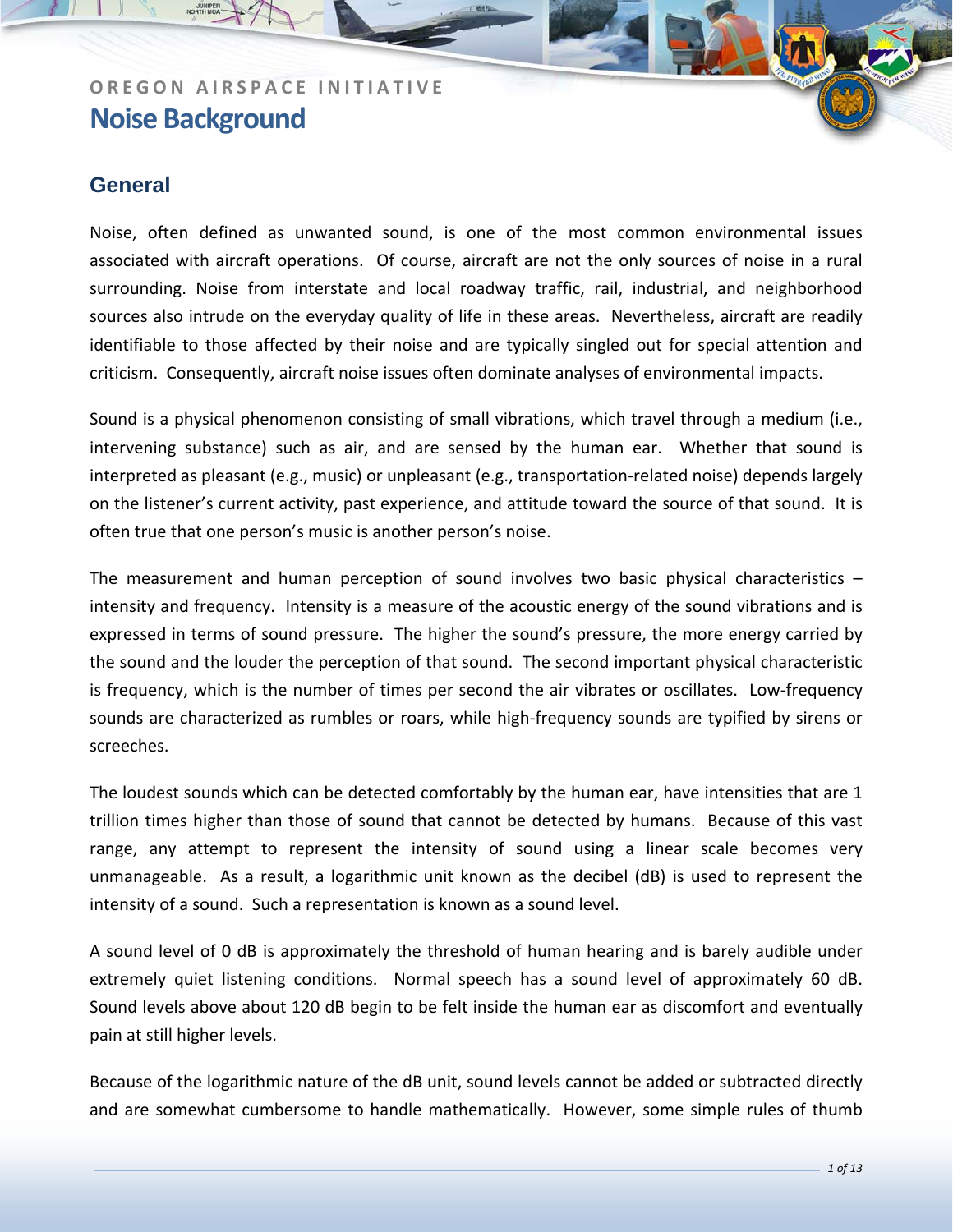are useful in dealing with sound levels. First, if a sound's intensity is doubled, the sound level increases by 3 dB, regardless of the initial sound level. Thus, for example:

 $60$  dB +  $60$  dB =  $63$  dB, and

#### $80$  dB +  $80$  dB =  $83$  dB.

The total sound level produced by two sounds of different levels is usually only slightly more than the higher of the two. For example:

 $60.0$  dB + 70.0 dB = 70.4 dB.

Because the addition of sound levels behaves differently than that of ordinary numbers, such an addition is often referred to as "dB addition" or "energy addition." The latter term arises from the fact that what we are really doing when we add dB values is first converting each dB value to its corresponding acoustic energy, then adding the energies using the normal rules of addition, and finally converting the total energy back to its dB equivalent.

An important facet of dB addition arises later when the concept of time-average sound levels is introduced to explain Day‐Night Average A‐Weighted Sound Level (DNL) (see the Noise Metrics discussion below). Because of the logarithmic units, the time‐average sound levels are dominated by the louder levels, which occur during the averaging period. As a simple example, consider a sound level of 100 dB that lasts for 30‐seconds, followed by a sound level of 50 dB which also lasts for 30‐ seconds. The time‐average sound level over the total 60‐second period is 97 dB, not 75 dB.

Sound frequency is measured in terms of cycles per second (cps), or hertz (Hz), which is the preferred scientific unit for cps. The normal human ear can detect sounds over a wide range of frequencies. However, not all frequencies in this range are heard equally well by the human ear which is most sensitive to frequencies in the 1,000 to 4,000 Hz range. In measuring community noise, this frequency dependence is taken into account by adjusting the very high and low frequencies to approximate the human ear's lower sensitivity to those frequencies. This is called "A-weighting" and is commonly used in measurements of community environmental noise.

Sound levels measured using A‐weighting are referred to as A‐weighted sound levels. However, since most environmental impact analysis documents deal only with A‐weighted sound levels, the adjective "A‐weighted" is often omitted, and A‐weighted sound levels are referred to simply as sound levels. In some instances the author will indicate that the levels have been A-weighted by using the abbreviation dBA for decibel. As long as the use of A‐weighting is understood to be used, there is no difference implied by the terms "sound level" and "A‐weighted sound level" or by the units dB and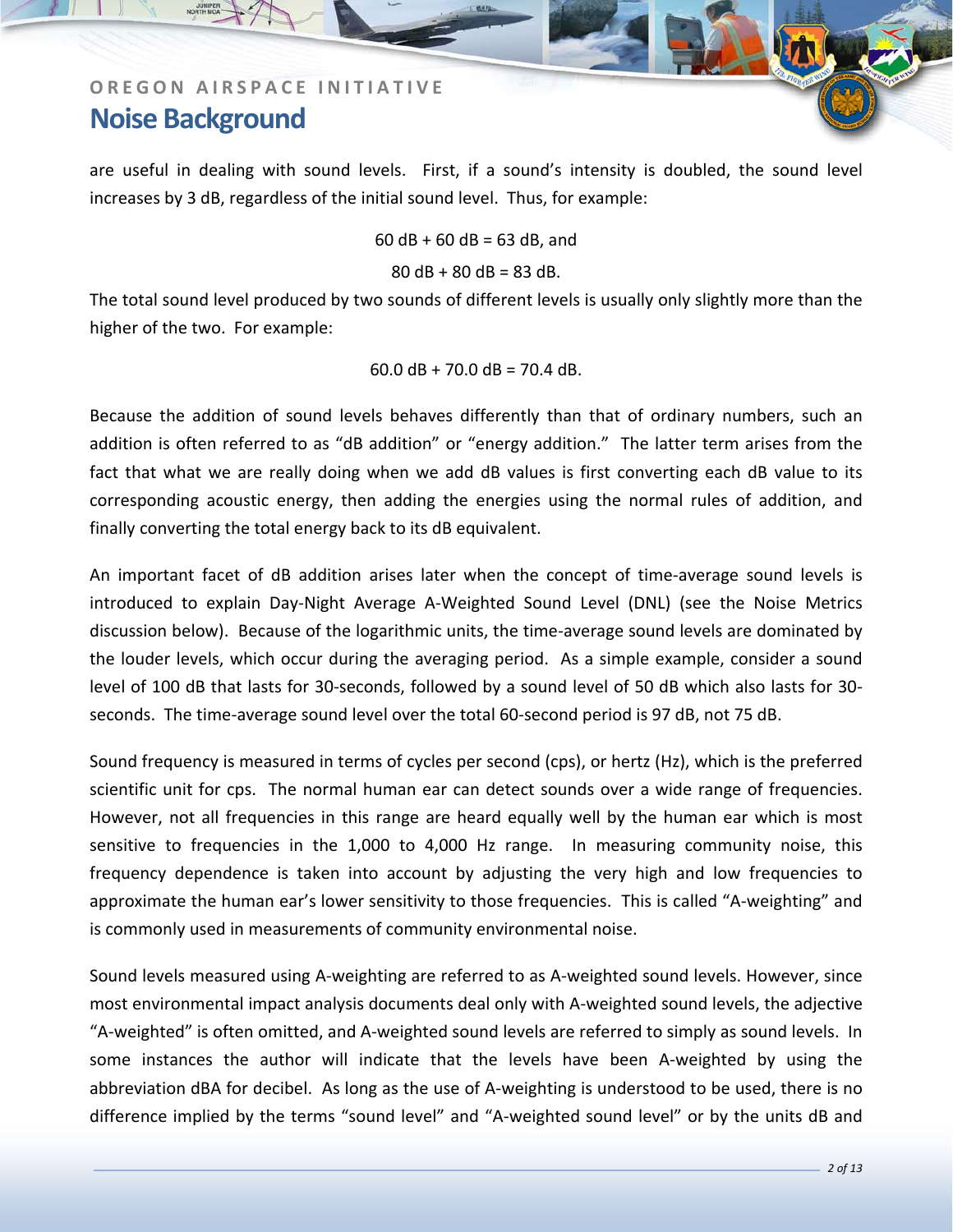dBA. In this document all sound levels are A-weighted sound levels and the adjective "A-weighted" has been omitted.

Sound levels do not represent instantaneous measurements but rather averages over short periods of time. Two measurement time periods are most common – one second and one-eighth of a second. A measured sound level averaged over one second is called a slow response sound level; one averaged over one-eighth of a second is called a fast response sound level. Most environmental noise studies use slow response measurements, and the adjective "slow response" is usually omitted. It is easy to understand why the proper descriptor "slow response A-weighted sound level" is usually shortened to "sound level" in environmental impact analysis documents.

### **Noise Metrics**

A "metric" is defined as something "of, involving, or used in measurement." As used in environmental noise analyses, a metric refers to the unit or quantity, which quantitatively measures the effect of noise on the environment. Noise studies have typically involved a confusing proliferation of noise metrics as individual researchers have attempted to understand and represent the effects of noise. As a result, past literature describing environmental noise abatement has included many different metrics.

More recently, however, various federal agencies involved in environmental noise mitigation have agreed on common metrics for environmental impact analysis documents, and both the Department of Defense (DoD) and the Federal Aviation Administration (FAA) have specified those which should be used for federal aviation noise assessments. These metrics are as follows:

#### *Maximum Sound Level*

The highest A‐weighted sound level measured during a single event in which the sound level changes value as time goes on (e.g., an aircraft overflight) is called the maximum A-weighted sound level (ALM) or maximum sound level, for short.

#### *Sound Exposure Level*

Individual time‐varying noise events have two main characteristics – a sound level which changes throughout the event and a period of time during which the event is heard. Although the maximum sound level, described above, provides some measure of the intrusiveness of the event, it alone does not completely describe the total event. The period of time during which the sound is heard is also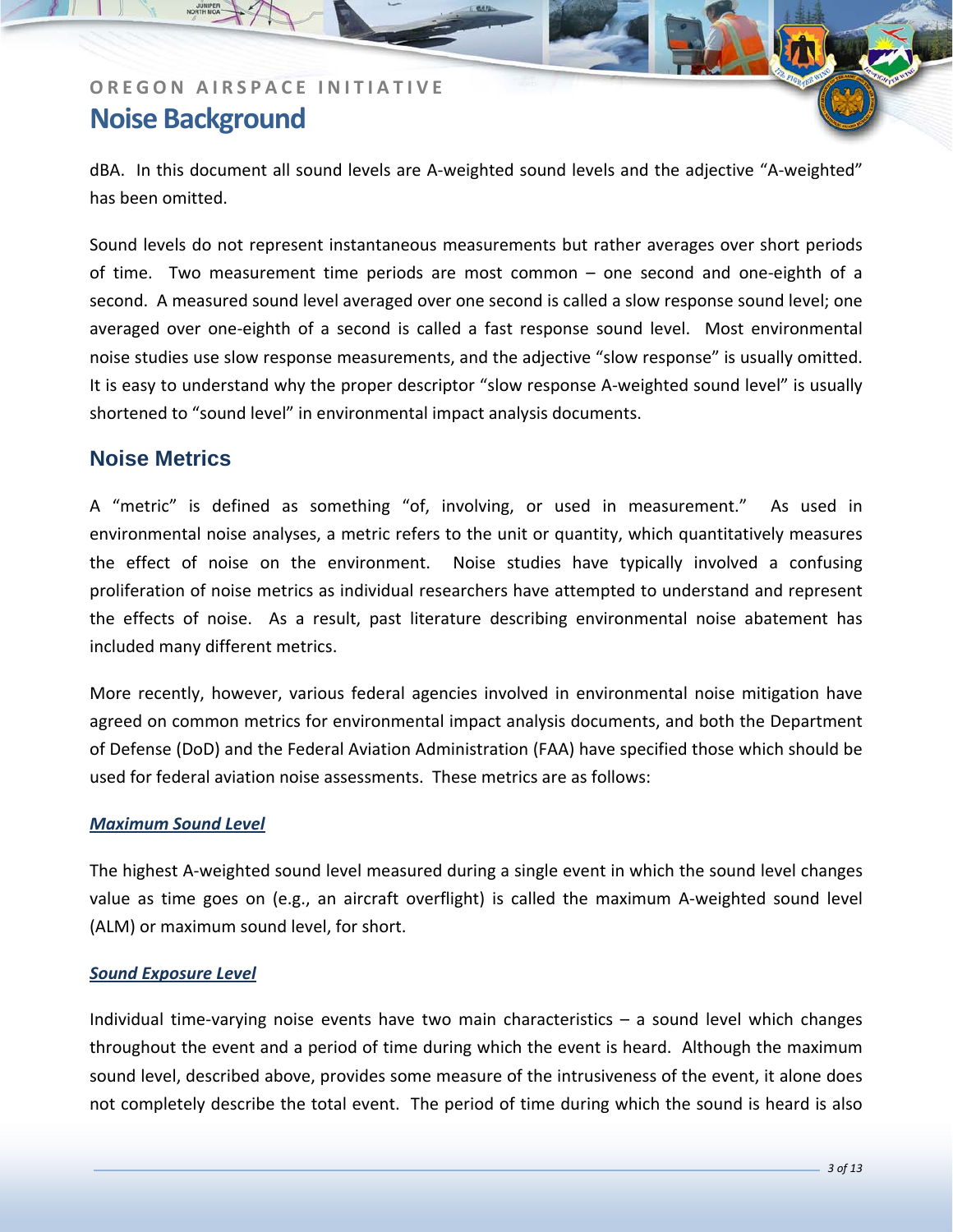significant. The Sound Exposure Level (SEL) combines both of these characteristics into a single metric.

SEL is a logarithmic measure of the total acoustic energy transmitted to the listener during the event. Mathematically, it represents the sound level of the constant sound that would, in one second, generate the same acoustic energy, as did the actual time-varying noise event. Since aircraft overflights usually last longer than one second, the SEL of an overflight is usually greater than the ALM of the overflight.

Note that SEL is a composite metric (i.e., made up of distinct parts), which represents both the intensity of a sound level and its duration. It does not directly represent the sound level heard at any given time, but rather provides a measure of the net impact of the entire acoustic event. It has been well established in the scientific community that SEL measures this impact much more reliably than just the A‐weighted sound level.

Because the SEL and the ALM are both A-weighted sound levels expressed in dBs, there is sometimes confusion between the two, so the specific metric used should be clearly stated.

### *Day‐Night Average A‐Weighted Sound Level*

Time‐averaged sound levels are measurements of sound levels, which are averaged over a specified length of time. These levels provide a measure of the average sound energy during the measurement period.

For the evaluation of community noise effects, and particularly aircraft noise effects, DNL is used. DNL averages aircraft sound levels at a location over a complete 24‐hour period, with a 10 dB adjustment added to those noise events which take place between 10:00 p.m. and 7:00 a.m. (local time). This 10 dB "penalty" represents the added intrusiveness of sounds which occur during normal sleeping hours, both because of the increased sensitivity to noise during those hours and because ambient sound levels during nighttime are typically about 10 dB lower than during daytime hours.

DNL provides a single measure of overall noise impact, but does not provide specific information on the number of noise events or the individual sound levels, which occur during the day. For example, a DNL of 65 could result from a few very noisy events, or many quieter events during the 24‐hour period.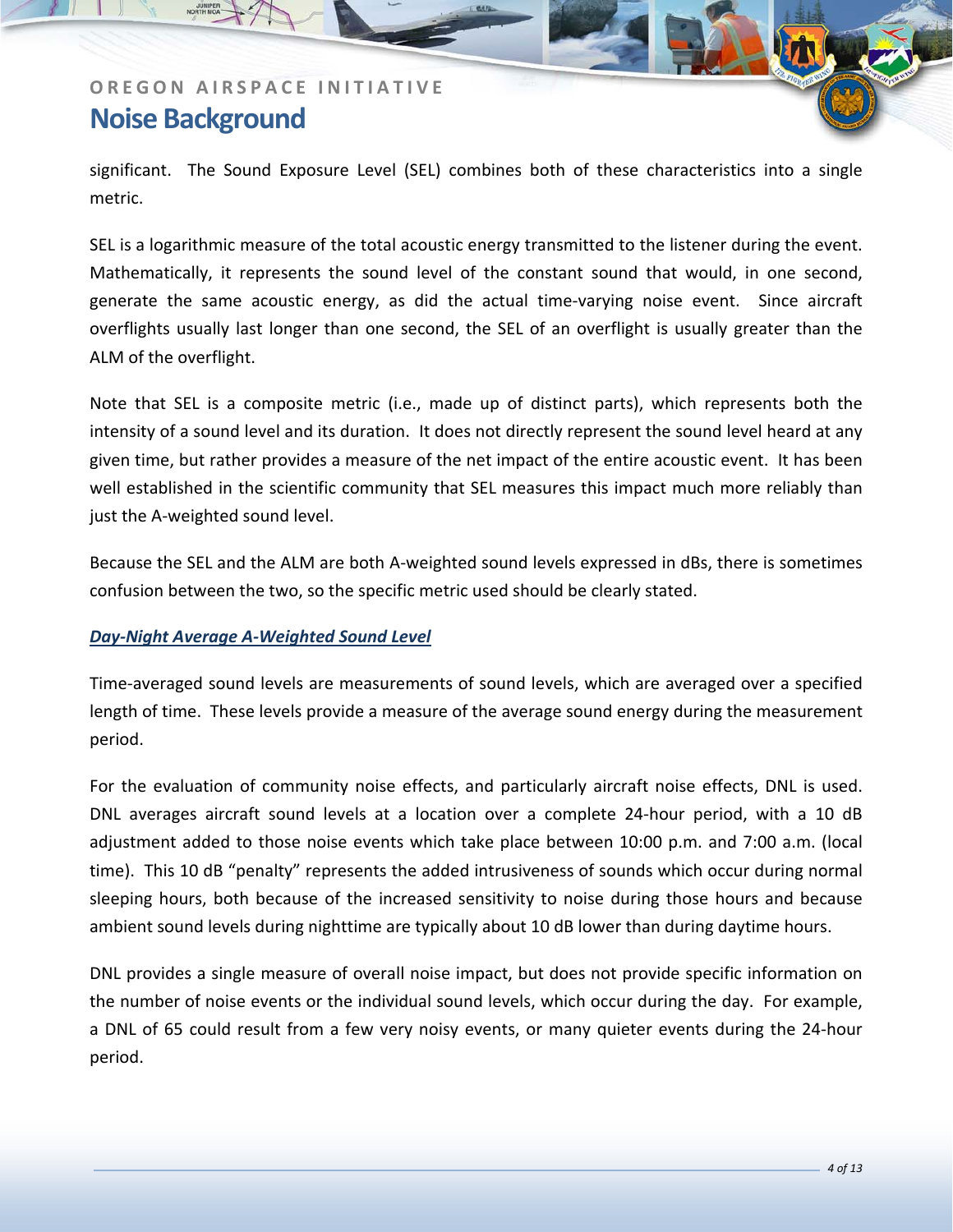As noted earlier for SEL, DNL does not represent the sound level heard at any particular time, but rather represents the total sound exposure. Scientific studies and social surveys, which have been conducted to determine community annoyance to all types of environmental noise, have found DNL to be the best measure of that annoyance. Its use is endorsed by the following scientific communities: American National Standards Institute (1980, 1988); United States Environmental Protection Agency [USEPA] (1974); and Federal Interagency Committee on Noise [FICON] (1980, 1992).

Opinion surveys about aircraft noise have been conducted in different countries to find the percentages of groups of people who express various degrees of annoyance when exposed to different levels of DNL. The results of these surveys are remarkably consistent. Synthesis of Social Surveys of Noise Annoyance (Schultz 1978) was published in 1978. A more recent study has reaffirmed the results found in the 1978 study (Fidell et al. 1991). In general, correlation coefficients of 0.85 to 0.95 are found between the percentages of groups of people highly annoyed and the level of average noise exposure. The correlation coefficients for the annoyance of individuals are relatively low, however, on the order of 0.5 or less. This is not surprising, considering the varying personal factors that influence the manner in which individuals react to noise. Nevertheless, the findings of these and other studies substantiate that community annoyance to aircraft noise is represented quite reliably using DNL.

This relation between community annoyance and time‐average sound level also has been confirmed for infrequent aircraft noise events. Community Reactions to Helicopter Noise (Schmoer et al. 1991) reported the reactions of individuals in a community to daily helicopter overflights correlated quite well with the daily time-average sound levels over this range of numbers of daily noise events.

The use of DNL has been criticized recently as not accurately representing community annoyance and land-use compatibility with aircraft noise. Much of that criticism stems from a lack of understanding of the basis for the measurement or calculation of DNL. One frequent criticism is based on the inherent feeling that people react more to single noise events and not as much to "meaningless" time‐average sound levels.

In fact, a time-average noise metric, such as DNL, takes into account both the noise levels of all individual events which occur during a 24‐hour period and the number of times those events occur. As described briefly above, the logarithmic nature of the dB unit causes the noise levels of the loudest events to control the 24‐hour average.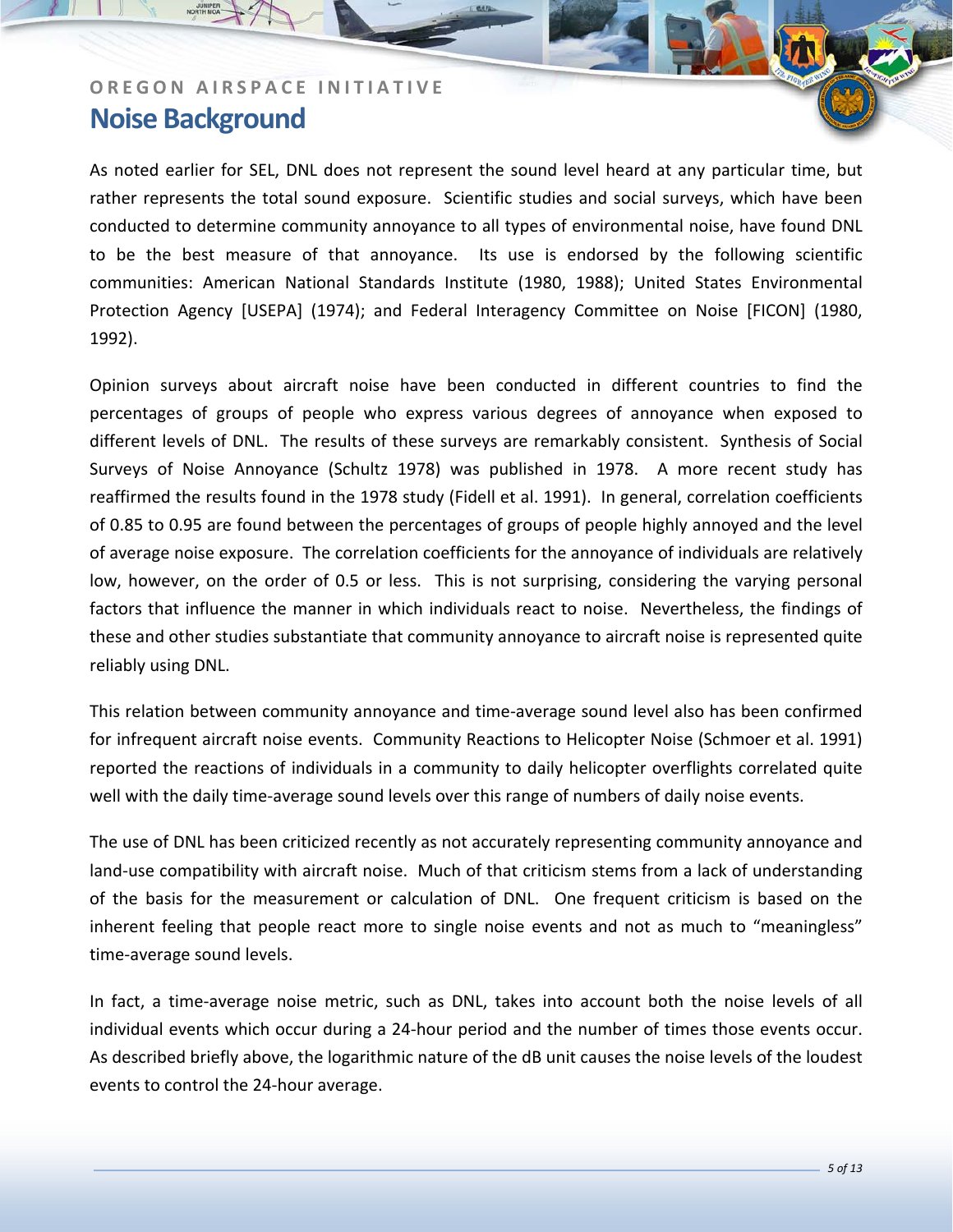As a simple example of this characteristic, consider a case in which only one aircraft overflight occurs in daytime during a 24‐hour period, creating a sound level of 100 dB for 30 seconds. During the remaining 23‐hours, 59‐minutes, and 30 seconds of the day, the ambient sound level is 50 dB. The DNL for this 24‐hour period is 65.5. Assume, as a second example that ten such 30‐second overflights occur in daytime hours during the next 24‐hour period, with the same ambient sound level of 50 dB during the remaining 23‐hours and 55‐minutes of the day. The DNL for this 24‐hour period is 75.4. Clearly, the averaging of noise over a 24‐hour period does not ignore the louder single events and tends to emphasize both the sound levels and number of those events. This is the basic concept of a time‐averaged sound metric such as DNL.

### *Onset Rate‐Adjusted Day‐Night Average*

Onset rate-adjusted day-night average, a-weighted sound level (Ldnmr) is an additional noise metric which has been developed specifically for aircraft operations at low altitudes along Military Training Routes (MTRs) by the USAF under direction of the Armstrong Aerospace Medical Research Laboratory. Individual low-altitude events on MTRs are different from typical noise sources because the rapid onset of aircraft noise can create a "startle" effect. The Ldnmr is similar to the DNL in that it is an average metric with a 10 dB penalty for events occurring between 10:00 p.m. and 7:00 a.m. However, Ldnmr represents an average for an entire month utilizing the highest monthly sortie activity, and includes an additional 0 to 11 dB penalty to compensate for the "startle" effect of a lowaltitude overflight. Because of this penalty, Ldnmr always equals or exceeds DNL. Ldnmr is currently the approved MTR noise metric for the armed services, and the USAF recommends calculation of Ldnmr values for noise assessments along MTRs. Because it is a conservative measure of average noise exposure over time with built‐in penalties for rapid onset of noise, Ldnmr closely correlates with the probability of "highly annoying" a noise receptor, and is appropriate to use in areas where receptors would be highly sensitized to potential noise impacts.

### **Noise Effects**

### *Hearing Loss*

Noise‐induced hearing loss is probably the best defined of the potential effects of human exposure to excessive noise. Federal workplace standards for protection from hearing loss allow a time‐average level of (Equivalent Continuous Sound Pressure Level (LEQ) 90 dB over an 8‐hour period, or LEQ 85 dB averaged over a 16‐hour period. Even the most protective criterion suggests a time‐averaged sound level of DNL 70 over a 24‐hour period. Since it is unlikely that airport neighbors will remain outside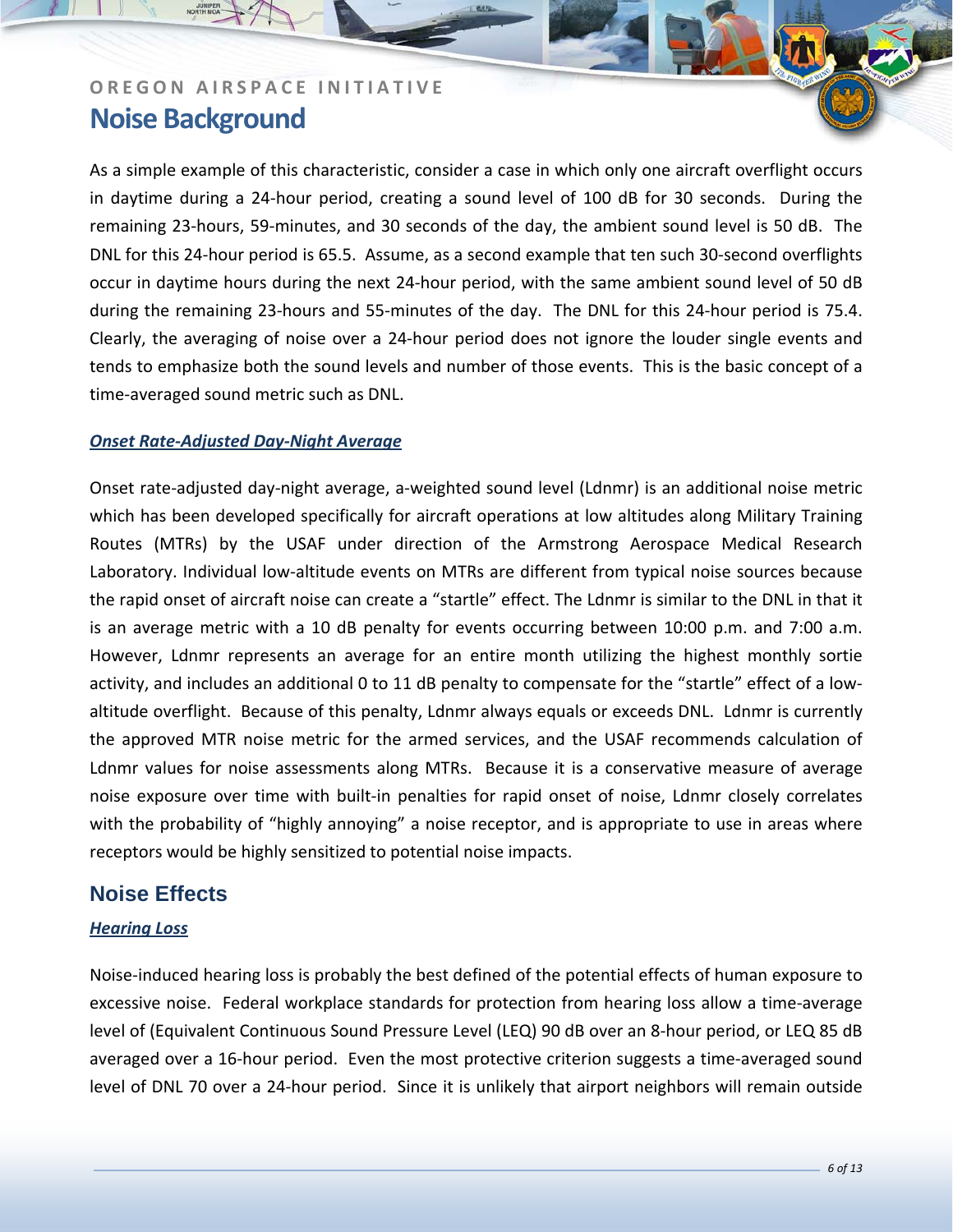their homes 24‐hours per day for extended periods of time, and there is little possibility of hearing loss below a DNL of 75, this protection level is extremely conservative.

### *Nonauditory Health Effects*

Nonauditory health effects of long‐term noise exposure, where noise may act as a risk factor have not been found to occur at levels below those which protect against noise-induced hearing loss (described in Section C.3.1). Most studies attempting to clarify such health effects have found that noise exposure levels established for hearing protection will also protect against any potential nonauditory health effects, at least in workplace conditions. The best scientific summary of these findings is contained in the lead paper at the National Institute of Health Conference on Noise and Hearing Loss, held on 22‐24 January 1990 in Washington, D.C. (Von Gierke 1990).

*The nonauditory effects of chronic noise exposure, when noise is suspected to act as one of the risk factors in the development of hypertension, cardiovascular disease, and other nervous disorders, have never been proven to occur as chronic manifestations at levels below these criteria [an average of 75 dB for complete protection against hearing loss for an eight‐hour day]. At the recent (1988) International Congress on Noise as a Public Health Problem, most studies attempting to clarify such health effects did not find them at levels below the criteria protective of noise‐induced hearing loss, and even above these criteria, results regarding such health effects were ambiguous. Consequently, one comes to the conclusion that establishing and enforcing exposure levels protecting against noise‐induced hearing loss would not only solve the noise‐ induced hearing loss problem but also any potential nonauditory health effects in the work place*.

Although these findings were directed specifically at noise effects in the work place, they are equally applicable to aircraft noise effects in the community environment. Research studies regarding the nonauditory health effects of aircraft noise are ambiguous at best, and often contradictory. In addition, even those studies which purport to find such health effects use time‐averaged noise levels of 75 dB and higher for their research.

For example, in an often‐quoted paper, two University of California at Los Angeles (UCLA) researchers apparently found a relationship between aircraft noise levels under the approach path to Los Angeles International Airport (LAX) and increased mortality rates among the exposed residents by using an average noise exposure level greater than 75 dB for the "noise‐exposed" population (Meacham et al. 1979). Nevertheless, three other UCLA professors analyzed those same data and found no relation between noise exposure and mortality rates (Frericks et al. 1980).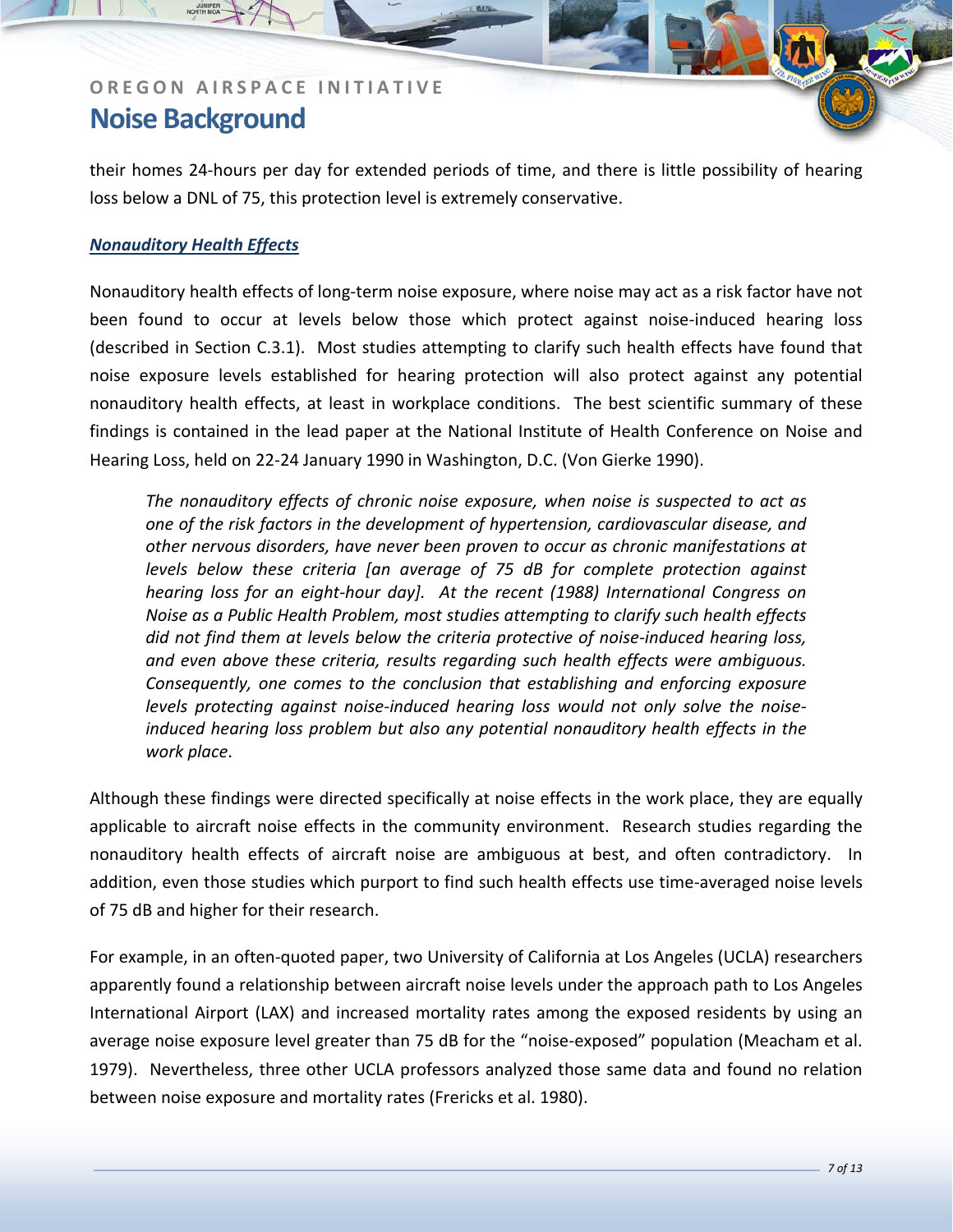As a second example, two other UCLA researchers used this same population near LAX to show a higher rate of birth defects in 1970‐1972 when compared with a control group residing away from the airport (Jones et al. 1978). Based on this report, a separate group at the United States Center for Disease Control performed a more thorough study of populations near Atlanta's Hartsfield International Airport for 1970‐1972 and found no relation in their study of 17 identified categories of birth defects to aircraft noise levels above 65 dB (Edmonds et al. 1979).

In summary, there is no scientific basis for claims that potential auditory or nonauditory health effects exist for aircraft time‐average sound levels below 75 dB.

#### *Annoyance*

The primary effect of aircraft noise on exposed communities is one of annoyance. Noise annoyance is defined by USEPA as any negative subjective reaction on the part of an individual or group (USEPA 1974). As noted in the discussion of DNL community annoyance is best measured by that metric.

It is often suggested that a lower DNL, such as 60 or 55, be adopted as the threshold of community noise annoyance for airport environmental analysis documents. While there is no technical reason why a lower level cannot be measured or calculated for comparison purposes, a DNL of 65:

- 1. Provides a valid basis for comparing and assessing community noise effects;
- 2. Represents a noise exposure level which is normally dominated by aircraft noise and not other community or nearby highway noise sources; and
- 3. Reflects the FAA's threshold for grant‐in‐aid funding of airport noise mitigation projects.

The United States Department of Housing and Urban Development (HUD) also established a DNL standard of 65 for eligibility for federally guaranteed home loans. Although the FAA , HUD, and DoD consider 65 DNL as the threshold of significance for assessing noise impacts, this threshold does not distinguish between urban, suburban, or rural settings. Along with several other federal agencies, the USEPA takes a more conservative approach to noise assessment including a more restrictive 55 DNL threshold for noise in rural areas or "places in which quiet is a basis for use" (USEPA 1974).

#### *Speech Interference*

Speech interference associated with aircraft noise is a primary cause of annoyance to individuals on the ground. The disruption of routine activities such as radio or television listening, telephone use, or family conversation gives rise to frustration and irritation. The quality of speech communication is also important in classrooms, offices, and industrial settings and can cause fatigue and vocal strain in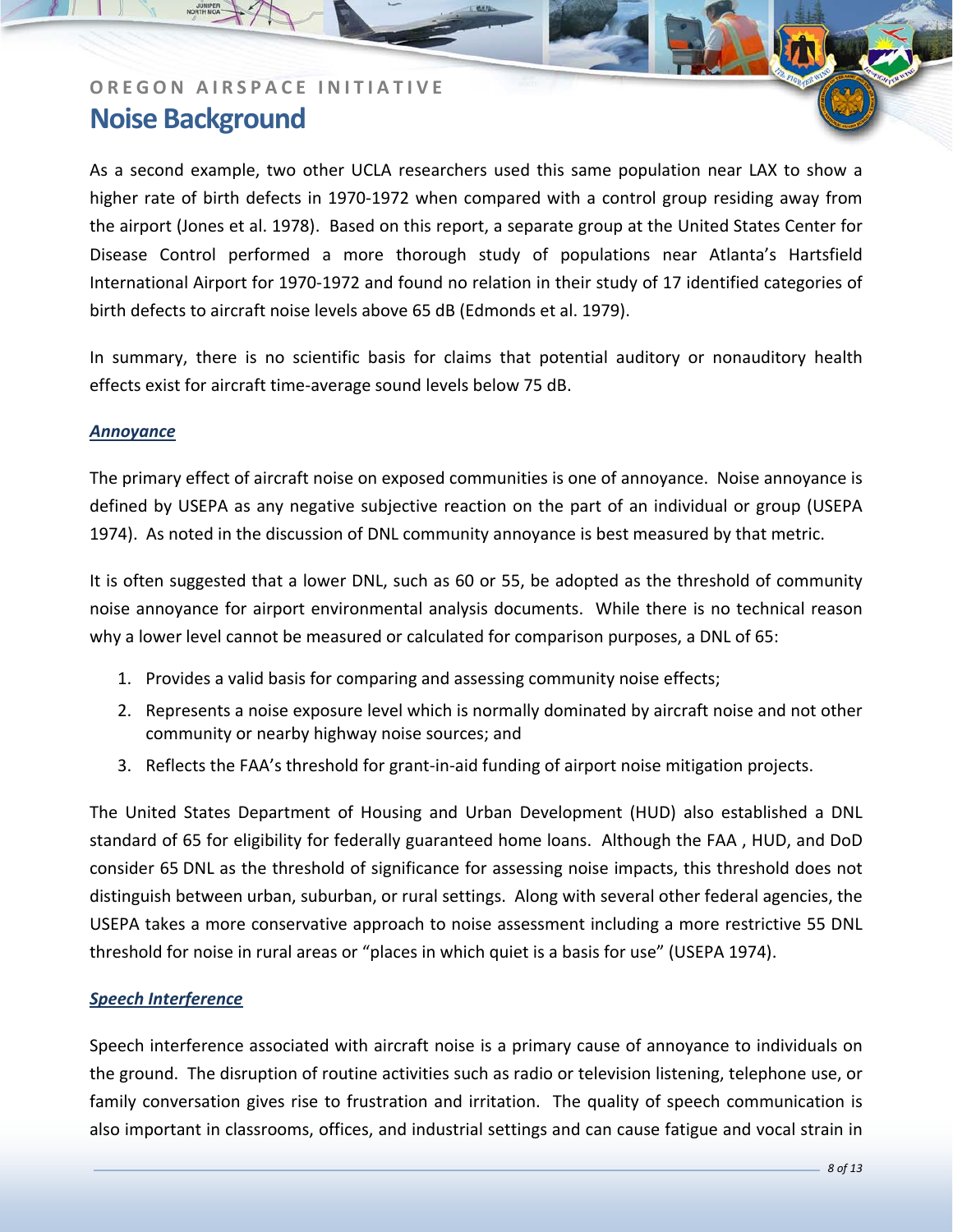those who attempt to communicate over the noise. Research has shown that "whenever intrusive noise exceeds approximately 60 dB indoors, there will be interference with speech communication" (FICON 1992). A steady A‐weighted background sound level of 60 dB will produce 93 percent intelligibility; that of 70 dB will produce 66 percent intelligibility; and that of 75 dB will produce 2 percent intelligibility (Figure C‐1 in USEPA 1974).

### *Sleep Interference*

Sleep interference may be measured in either of two ways: "Arousal" represents actual awakening from sleep, while a change in "sleep stage" represents a shift from one of four sleep stages to another stage of lighter sleep without actual awakening. In general, arousal requires a somewhat louder noise level than does a change in sleep stage.

An analysis sponsored by the United States Air Force (USAF) summarized 21 published studies concerning the effects of noise on sleep (Pearsons et al. 1989). The analysis concluded that a lack of reliable studies in homes, combined with large differences among the results from the various laboratory studies and the limited in‐home studies, did not permit development of an acceptable accurate assessment procedure. The noise events used in the laboratory studies and in contrived in‐ home studies were presented at much higher rates of occurrence than would normally be experienced in the home. None of the laboratory studies were of sufficiently long duration to determine any effects of habituation, such as that which would occur under normal community conditions.

Nevertheless, some guidance is available in judging sleep interference. The USEPA identified an indoor DNL of 45 as necessary to protect against sleep interference (USEPA 1974). Since typical dwelling units provide a sound level reduction of 20 dB, an outdoor noise level of DNL 65 would cause minimal interference with sleep.

The FICON (FICON 1992) reviewed the sleep disturbance issue and presented an USAF‐developed sleep disturbance dose-response prediction curve, based on data from Analyses of the Predictability of Noise‐Induced Sleep Disturbance (Pearsons et al. 1989), as an interim tool for analysis of potential sleep disturbance. This interim curve shows that for an indoor SEL of 65 dB, approximately 15 percent or less of those exposed would be awakened.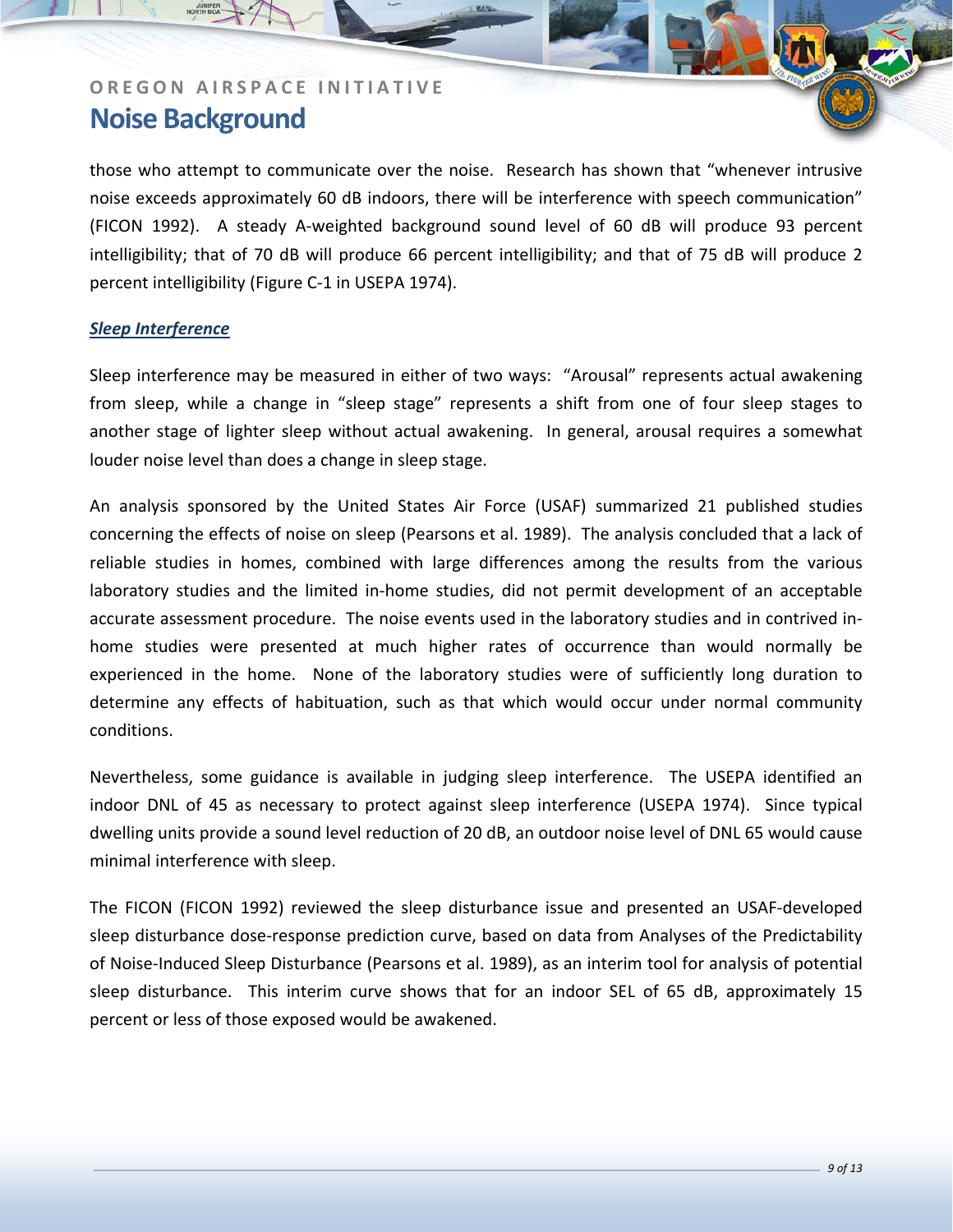### *Noise Effects on Domestic Animals and Wildlife*

Wildlife species differ greatly in their responses to noise. Each species has adapted, physically and behaviorally, to fill its ecological role in nature, and its hearing ability usually reflects that role. Animals rely on their hearing to avoid predators, obtain food, and communicate with and attract other members of their species. Aircraft noise may mask or interfere with these functions. Secondary effects may include nonauditory effects similar to those exhibited by humans – stress, hypertension, and other nervous disorders. Tertiary effects may include interference with mating and resultant population declines.

There are many scientific studies available regarding the effects of noise on wildlife and some anecdotal reports of wildlife "flight due to noise". Few of these studies or reports include any reliable measures of the actual noise levels involved.

In the absence of definitive data on the effect of noise on animals, the Committee on Hearing, Bioacoustics, and Biomechanics of the National Research council has proposed that protective noise criteria for animals be taken to be the same as for humans (National Academy of Sciences 1977).

#### *Effects of Noise‐Induced Vibration on Structures and Humans*

The sound from aircraft overflight travels from the exterior to the interior of the house in one of two ways: through the solid structural elements and directly through the air. The sound transmission starts with noise impinging on the wall exterior. Some of this sound energy will be reflected away and a portion of this energy will make the wall vibrate. The vibrating wall radiates sound into the airspace, which in turn sets the interior finish surface vibrating, with some of the energy lost in the airspace. This surface then radiates sound into the dwelling interior. Vibrational energy also bypasses the air cavity by traveling through the studs and edge connections.

Normally, the most sensitive components of a structure to airborne noise are the windows and, infrequently, the plastered walls and ceilings. An evaluation of the peak sound pressure impinging on (i.e., affecting) the structure is normally sufficient to determine the possibility of damage. In general, sound levels above 130 dB (peak sound pressure for window breakage) may be of more concern than other frequencies. Conservatively, only sounds lasting more than one second above a sound level of 130 dB are potentially damaging to structural components (Von Gierke et al 1991).

In terms of average acceleration of wall or ceiling vibration, the thresholds for structural damage (International Organization for Standardization [ISO] 1989) are: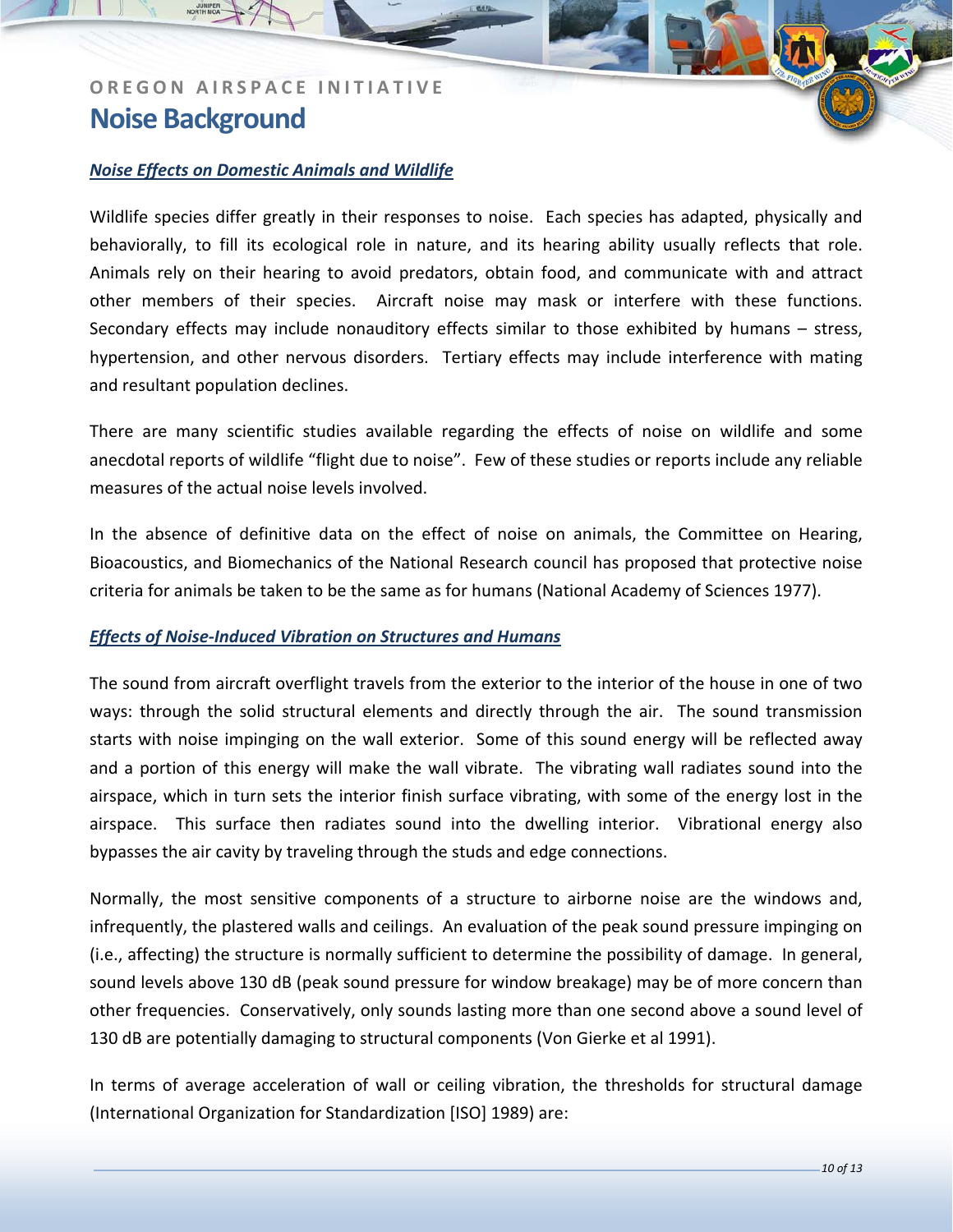- 0.5 m/s/s threshold of risk of damage to sensitive structures (i.e. ancient monuments); and
- 1.0 m/s/s/ threshold of risk of damage to normal dwellings (i.e. houses with plaster ceilings and walls).

Noise‐induced structural vibration may also cause annoyance to dwelling occupants because of induced secondary vibrations, or "rattle", of objects within the dwelling – hanging pictures, dishes, plaques, etc. Loose windowpanes may also vibrate noticeably when exposed to high levels of noise, causing homeowners to fear breakage. In general, such noise‐induced vibrations occur at sound levels above those considered normally compatible with residential land use. Thus, noise levels compatible for residential land use (i.e., below DNL 65) would not cause significant secondary noise‐ induced vibrations.

In the assessment of vibrations on humans, the following factors determine if a person will perceive and possibly react to building vibrations:

- Type of excitation: steady state, intermittent, or impulsive vibration;
- Frequency of the excitation. ISO 2631-2 recommends a frequency range of 1 to 80 Hz be used for assessing the effect of vibration on humans;
- Orientation of the body with respect to the vibration;
- The use of the occupied space; and
- Time of day.

#### *Noise Effects on Terrain*

It has been suggested that noise levels associated with low‐flying aircraft may affect the terrain under the flight path by disturbing fragile soil or snow structures, especially in mountainous areas, causing landslides or avalanches. There are no known instances of such effects, and it is considered improbable that such effects will result from routine, subsonic aircraft operations.

#### *Noise Effects on Historical and Archaeological Sites*

Because of the potential for increased fragility of structural components of historical buildings and other historical sites, aircraft noise may affect such sites more severely than newer, modern structures. Again, there are few scientific studies of such effects to provide guidance for their assessment.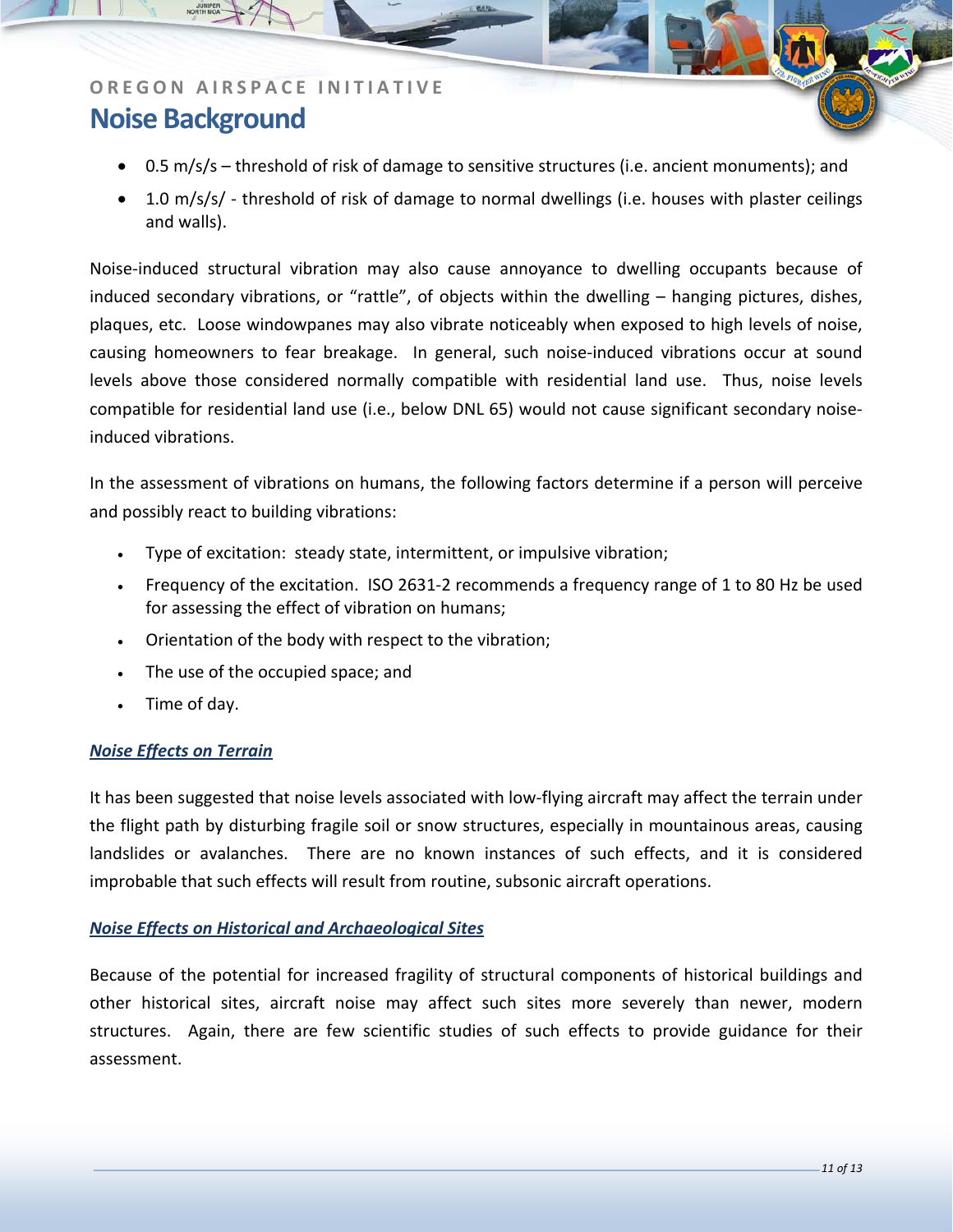One study involved the measurements of sound levels and structural vibration levels in a superbly restored plantation house, originally built in 1795, and now situated approximately 1,500 feet from the centerline at the departure end of Runway 19L at Washington Dulles International Airport. These measurements were made in connection with the proposed scheduled operation of the supersonic Concorde aircraft at Dulles (Wesler 1977). There was a special concern for the building's windows, since roughly half of the 324 windowpanes were original. No instances of structural damage were found. Interestingly, despite the high levels of noise during Concorde takeoffs, the induced structural vibration levels were actually less than those induced by touring groups and vacuum cleaning.

As noted above for the noise effects of noise‐induced vibrations on normal structures, assessments of noise exposure levels for normally compatible land uses should also assist in protecting historic and archaeological sites from structural damage caused by aircraft noise.

### **REFERENCES**

- American National Standard. 1980. Sound Level Description for Determination of Compatible Land Use. American national Standards Institute Standard ANSI S3.23‐1980.
- American National Standard. 1988. Quantities and Procedures for Description and Measurement of Environmental Sound, Part I. American National Standards Institute Standard ANSI S2.1‐1988.
- Edmonds, L.D. 1979. Airport Noise and Teratogenesis. Archives of Environmental Health, 243‐247. July/August.
- Federal Interagency Committee on Noise (FICON). 1992. Federal Agency Review of Selected Airport Noise Analysis Issues. Washington, DC.
- FICON. 1980. Guidelines for Considering Noise in Land‐Use Planning and Control. June.
- Fidell, S., Barger, D.S., and T.J. Schultz. 1991. Updating a Dosage-Effect Relationship for the Prevalence of Annoyance Due to General Transportation Noise. Journal of the Acoustical Society of America, Volume 89, pp. 221‐233. January.
- Frericks, R.R., et al. 1980. Los Angeles Airport Noise and Mortality: Faulty Analysis and Public Policy. American Journal of Public Health, pp. 357‐362. April.
- Jones, F.N., and J. Tauscher. 1978. Residence Under an Airport Landing Pattern as a Factor in Teratism. Archives of Environmental Health, pp. 10‐12. January/February.
- Meacham, W.C. and N. Shaw. 1979. Effects of Jet Noise on Mortality Rates. British Journal of Audiology, pp. 77‐80. August.